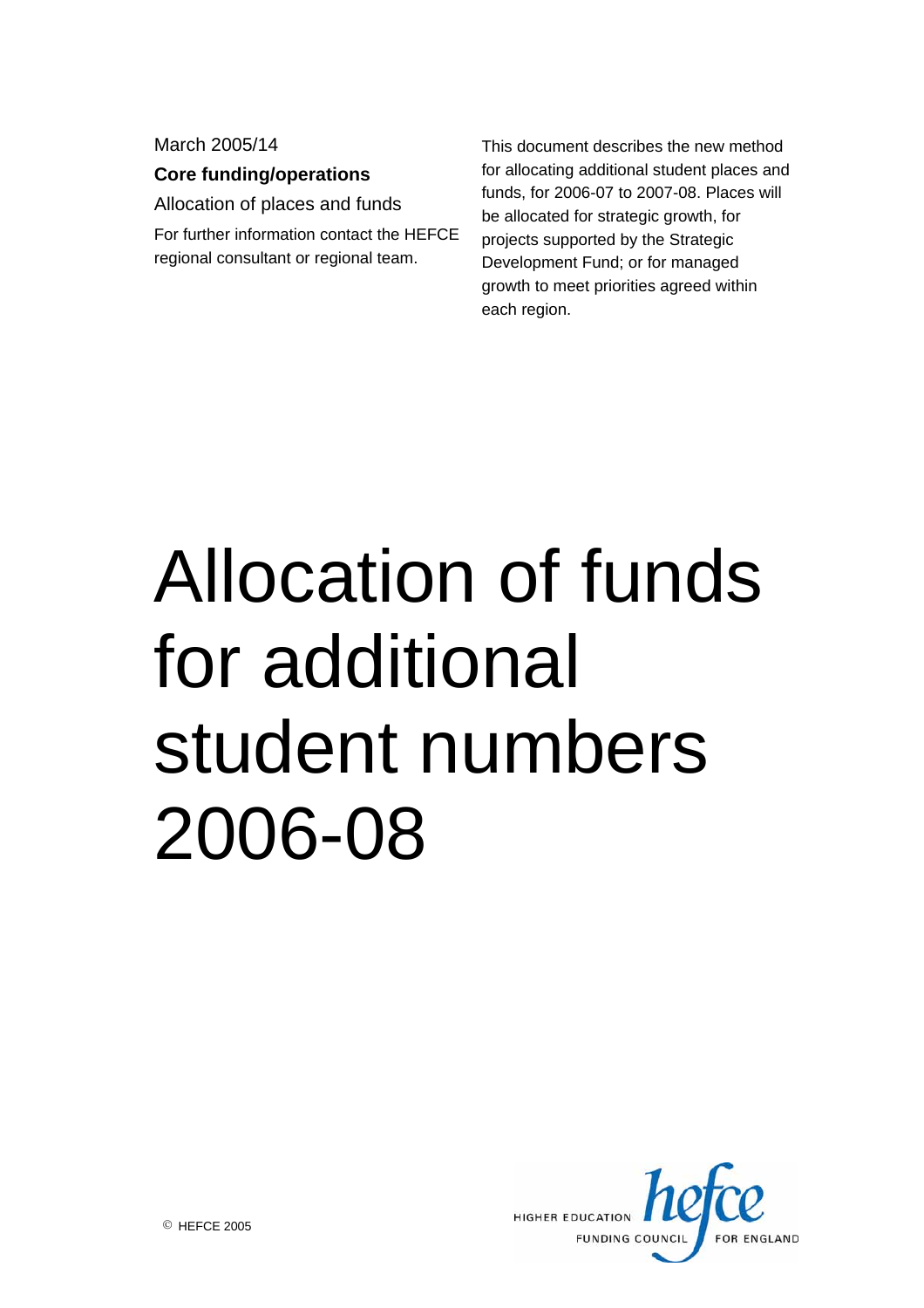# **Allocation of funds for additional student numbers 2006-08**

| To                      | Heads of HEFCE-funded higher education institutions         |  |
|-------------------------|-------------------------------------------------------------|--|
|                         | Heads of HEFCE-funded further education colleges            |  |
| Of interest to those    | Strategic planning, Funding, Access, Curriculum development |  |
| responsible for         |                                                             |  |
| Reference               | 2005/14                                                     |  |
| <b>Publication date</b> | <b>March 2005</b>                                           |  |
| <b>Enquiries to</b>     | HEFCE regional consultants (see list at Annex B)            |  |

## **Executive summary**

#### **Purpose**

1. This document sets out how we intend to allocate funds for additional student numbers (ASNs) for the academic years 2006-07 and 2007-08.

#### **Key points**

2. An estimated 30,000 full-time equivalent ASNs will be available for 2006-07 and 2007-08. These numbers will be allocated using a new method, developed in response to the Secretary of State's request that HEFCE allocates additional places strategically.

- 3. Funding for growth will be made available in two main ways:
	- for major strategic projects that either have already secured support from the Strategic Development Fund, or where a proposal to the fund is in advanced stages of preparation (strategic growth), or
	- growth meeting national or regional needs, where proposals are brokered with HEFCE regional consultants (managed growth).

A small number of ASNs will be held back for small-scale structural re-alignment for individual institutions, as needed.

#### **Action required**

4. Institutions interested in submitting a proposal for strategic growth should contact their HEFCE regional consultant. Institutions interested in being involved in a proposal for managed growth should await details of the regional process from their HEFCE regional team.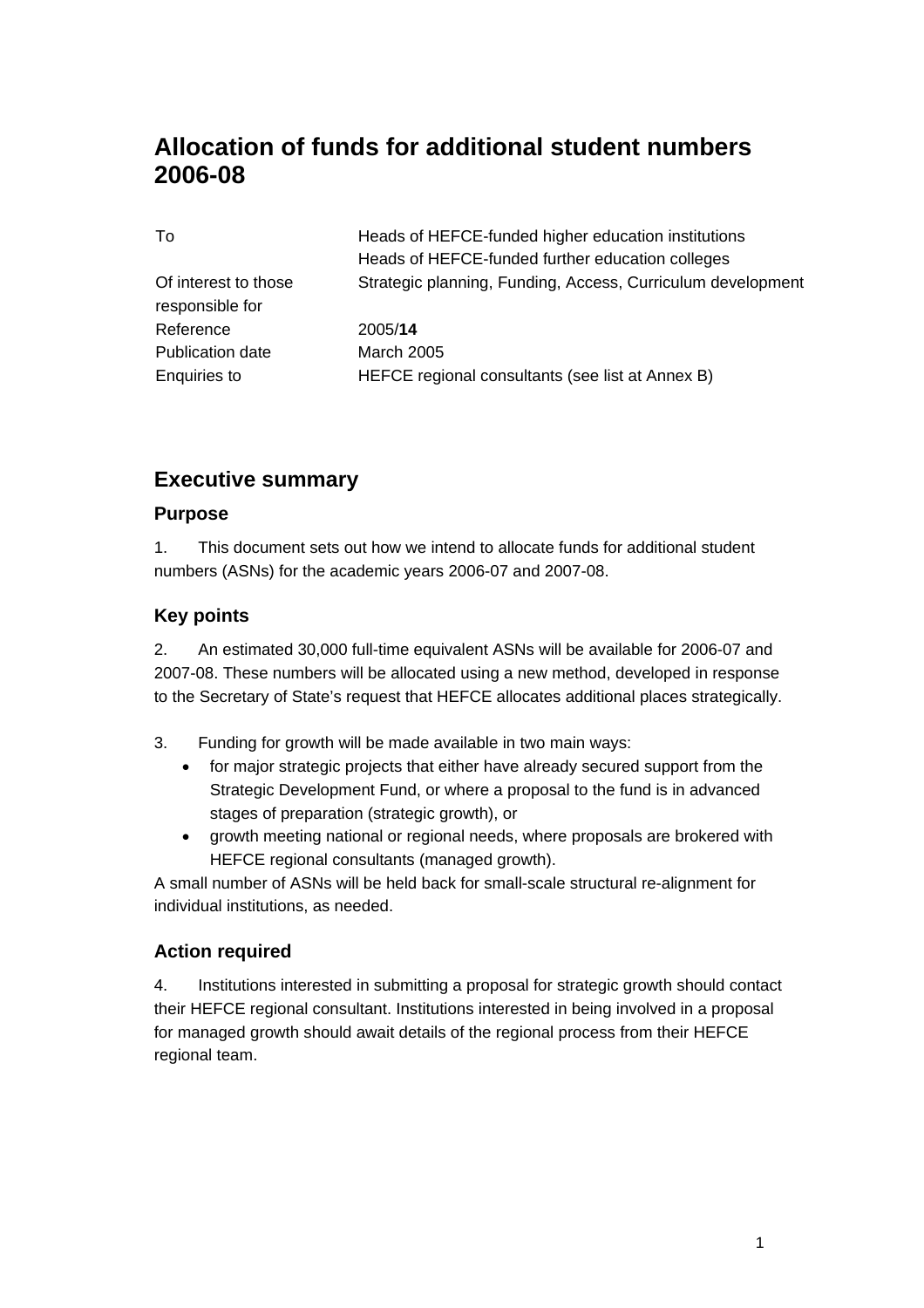## **Background and scope**

5. In previous years, we have allocated additional funded growth via a competitive bidding process. When funding has been available to support additional student numbers (ASNs) we have invited institutions to bid for funds for full-time or part-time, sub-degree, foundation degree, other degree or postgraduate taught places. The most recent bidding round, in 2003, was for additional foundation degrees only (HEFCE 2003/48).

6. The framework for this approach was set in 1997, after consultation with the sector (HEFCE 20/97). In recent years, we have become aware of concerns about the process, not least the burden that competitive bidding places upon the sector. Since 1997, we have processed close to 2,000 bids for ASNs, of which only around 35 per cent were successful.

7. Some institutions have also commented on the difficulties caused by the timing of our announcements of funding for growth and subsequent outcomes of bids. In the past, we have usually held a bidding competition in the autumn, with allocations announced in the following February, for recruitment that September. Many institutions said that this is too late for marketing and recruitment of students, particularly for new courses.

8. Bearing all these factors in mind, we have developed a new approach to the allocation of ASNs which we believe will reduce the burden on institutions, while at the same time allowing a more strategic distribution of the numbers across the sector, in line with HEFCE's strategic priorities.

9. We have consulted with sector bodies (Universities UK, the Standing Conference of Principals and the Association of Colleges) about the new approach to ASN allocation. They have welcomed the move away from a bidding process and are working with us to ensure an open and robust process is put in place.

10. During 2005 and 2006 we are undertaking a fundamental review of our funding method for teaching, with the aim of introducing a new method in 2007-08. As a result, the method for allocating ASNs may change completely, so the method outlined in this document may only operate in the short term.

11. Growth of medical and dental numbers will be dealt with separately, in conjunction with the Department of Health.

## **New approach for distributing ASNs**

12. The Government has made funding available to support growth in higher education (HE) for 2006-07 and 2007-08. This will enable the allocation of approximately 30,000 full-time equivalent (FTE) places across the sector during this period.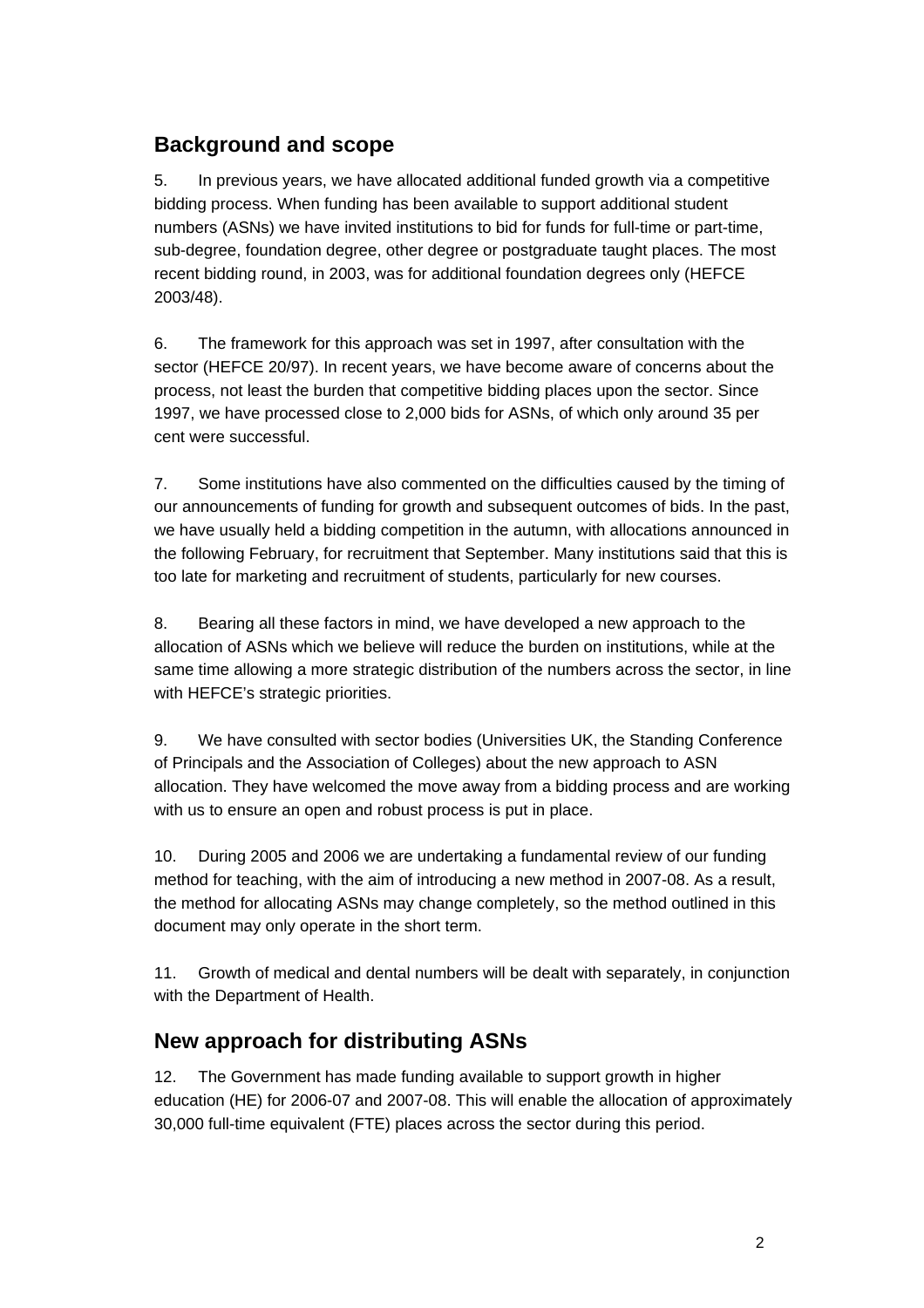13. Approximately half<sup>1</sup> of the total funding for growth has been reserved to support a number of major strategic projects that either have already secured support from our Strategic Development Fund (SDF), or where a proposal to the fund is in advanced stages of preparation. This funding route will be referred to as **strategic growth**.

14. The remaining funding to support growth is to be distributed between the regions. Instead of a competitive bidding process, institutions in each region will work with HEFCE regional consultants to develop one co-ordinated set of proposals for using ASNs throughout the region. This funding route will be referred to as **managed growth**.

15. Further details on the processes for allocating strategic growth and managed growth, and submitting proposals, are given in paragraphs 30-37 and 38-44 respectively.

16. We will reserve a small number of FTE ASNs to support small-scale structural realignment for individual institutions, where required, on a case-by-case basis.

17. In all cases, we will only allocate ASNs where we are satisfied that proposals are likely to generate demand from students and we are assured that quality provision will be delivered.

## **Strategic aims**

18. We would expect all proposals – whether for strategic or managed growth – to address at least one of the following strategic aims. These aims stem from the HEFCE strategic priorities; they are broad in scope, and overlap considerably.

a. **Widening participation of groups who are under-represented in higher education.** In particular, we would recommend institutions to target areas where low proportions of young people go on to higher education. Data to support proposals are available in the POLAR maps and datasets showing the participation of young people in higher education for geographical areas ranging from regions to wards (www.hefce.ac.uk/polar), and the report on 'Young participation in higher education' (HEFCE 2005/03). We would expect to allocate approximately 80 per cent of ASNs against this strategic aim.

b. **Access to subjects which are strategically important and vulnerable.** We expect to allocate approximately 20 per cent of ASNs against this strategic aim. Subjects which are strategically important, and where intervention may be required to make them available, include:

 $\overline{1}$  $1$  Throughout this document, numbers and percentages are used as a guide to understanding only. They are not rigid constraints and we will make our final decisions based on the degree of fit with the HEFCE strategic priorities.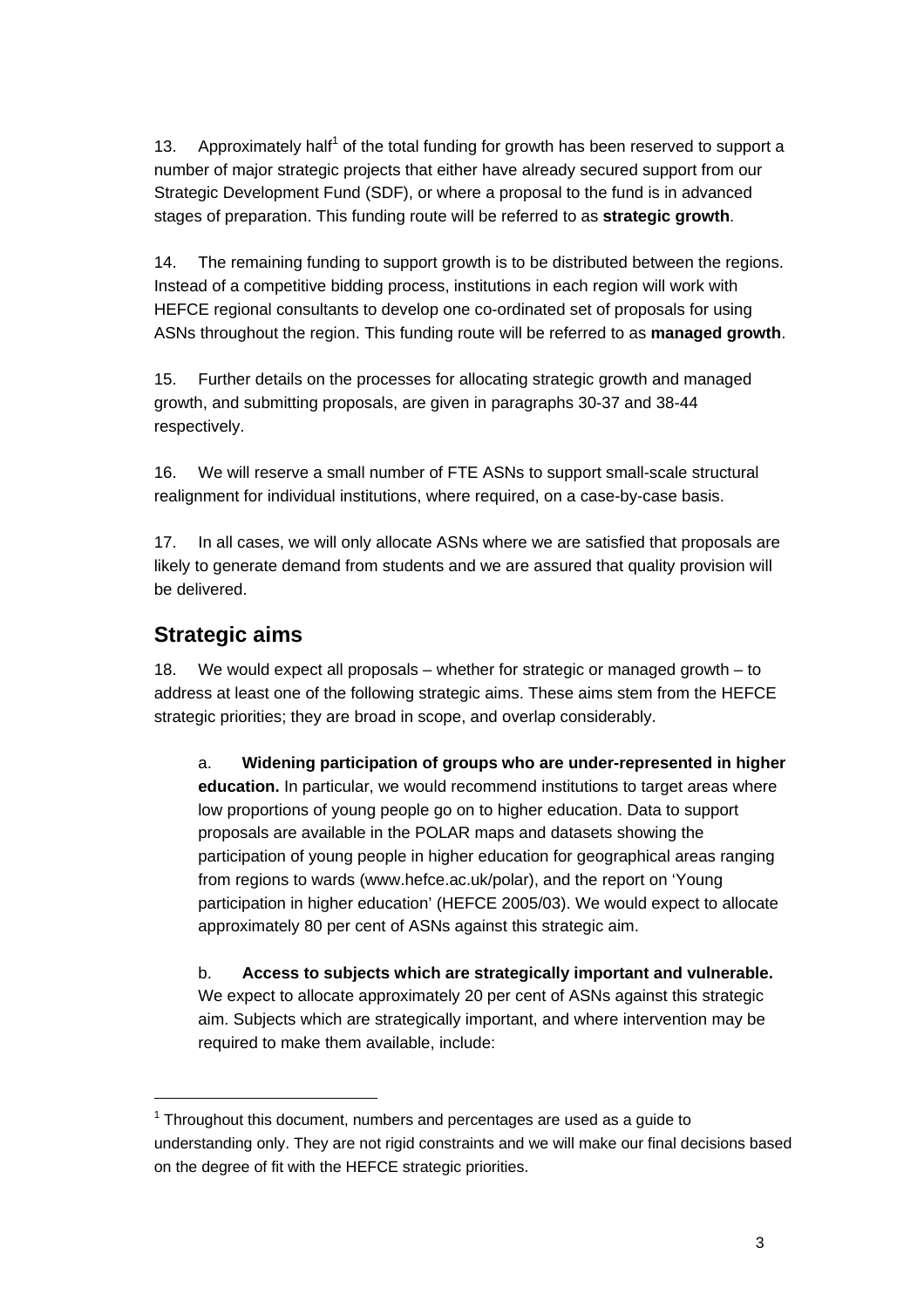- those identified at a national level in the Secretary of State's letter to HEFCE in December 2004 (see Annex A)
- modern languages and land-based studies
- subjects identified at a regional level, such as vocationally-orientated courses of interest to regional employers but where there is insufficient capacity. These may be identified by, for example, Regional Skills Partnerships or Sector Skills Councils.

19. With reference to the numbers available for managed growth, we will refine and clarify these aims for each region on the advice of a Regional Advisory Group operating with extended membership (see paragraphs 41-44 for further details).

20. These strategic aims may be met through work-related or employer-responsive provision and employer engagement. Provision might be delivered in a variety of ways, for example:

- foundation degrees. We would expect about half the numbers for managed growth to be allocated for foundation degrees. We expect many of these to be integrated into Lifelong Learning Networks as they develop over the next few years, to increase the capacity of these networks. We also expect a total of 3,000 foundation degree numbers across 2006-07 and 2007-08 to be delivered with support from the SDF, with the majority being Lifelong Learning Network provision. In developing their proposals, institutions should liaise with Foundation Degree Forward about demand for foundation degrees (www.fdf.ac.uk)
- 'top up years' to convert foundation degrees to honours degrees
- four-year honours degrees with integrated sandwich year placements
- vocationally-oriented courses required by employers and their representative bodies such as Sector Skills Councils
- foundation degrees and honours programmes jointly funded by employers
- work-based taught postgraduate provision
- flexible work-based provision delivered part-time, and through e-learning or distance learning
- honours programmes designed and delivered in conjunction with employers.

21. This list is not exhaustive and we welcome proposals which meet the strategic aims in other ways.

## **Supporting data**

22. In reviewing proposals, we will consider evidence of student demand, the size of higher education provision in further education colleges (FECs), and the fit with institutional and regional priorities. These factors are described below, and apply equally to additional student numbers released for strategic growth and for managed growth.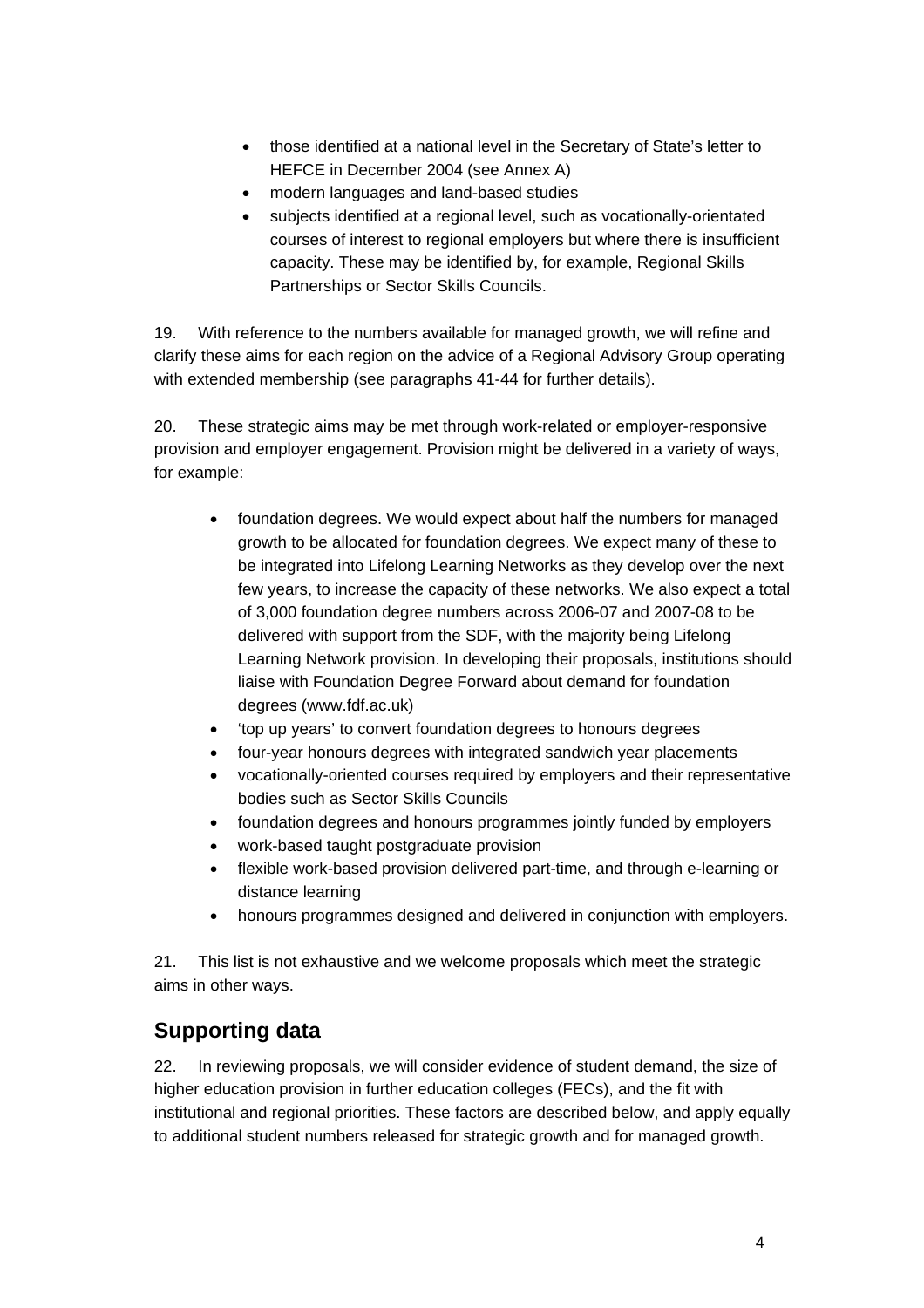#### **Student demand**

23. Institutions should consider their overall recruitment patterns in the previous three years. We will seek assurances from HEIs that they can recruit additional numbers on top of their current total HEFCE-funded numbers, and that this does not run counter to their recruitment plans in other areas. We will not normally provide additional numbers to institutions who fell significantly short of their 2004-05 recruitment targets.

## **Size of higher education provision in FECs**

24. We do not expect to receive proposals for managed growth from FECs with fewer than 100 directly-funded FTE higher education students. We believe that establishing a 'critical mass' of higher education provision is the best way to protect the student experience, access to HE resources, and staff scholarship and updating in FECs. Colleges with fewer than 100 FTE directly-funded HEFCE higher education students may submit proposals in collaboration with other providers.

25. We currently only allocate SDF funding to HEIs within the higher education sector. Funds for strategic growth are therefore not available to FECs unless they are working in partnership with an HEI leading an SDF project which requires related additional student numbers.

## **Fit with institutional and regional priorities**

26. We will seek assurances that proposals are consistent with institutions' stated corporate objectives and aspirations. Our regional teams will consider institutional strategies, forecasts and any relevant published data to assure themselves that proposals fit with the overall strategic direction of institutions.

27. As outlined in the strategic aims (paragraphs 18-21), we expect proposals to take into account skills needs identified by the Regional Skills Partnership. Institutions should also consider other relevant data specific to their region – for example, supply and demand studies produced by the Regional Skills Partnership or contained in the Framework for Regional Employment and Skills Action (FRESA).

## **Monitoring**

28. We expect institutions to increase their total FTEs to reflect the additional places awarded, to ensure that the sector delivers the overall growth in student numbers sought by the Government. If institutions are successful in gaining places but fail to deliver the growth expected of them, funding for these places will be withheld. However, institutions will be given a second chance to recruit the students in the following academic year and to recover that funding. If institutions still do not deliver the expected growth then we will hold back the funding for the places permanently.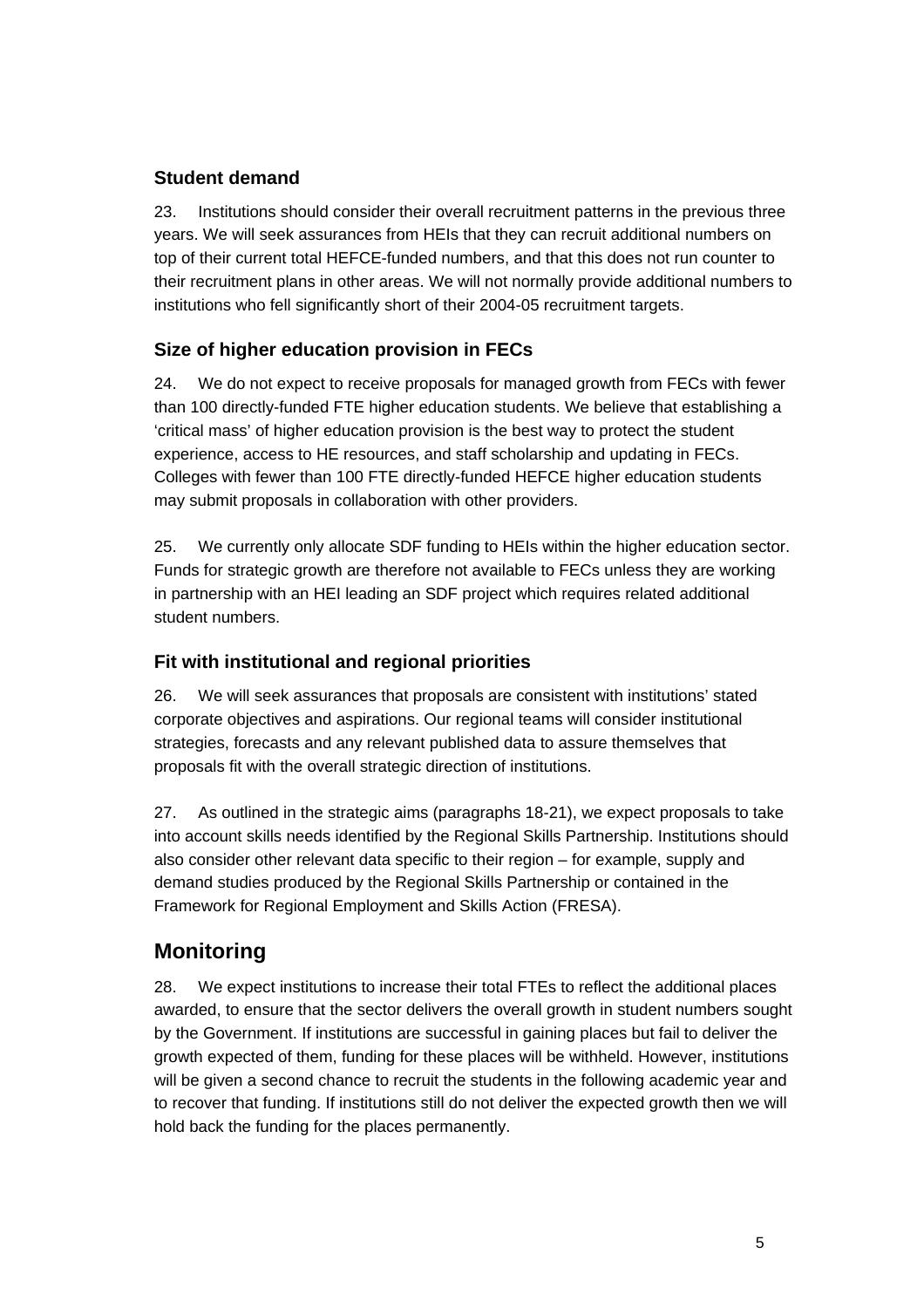29. Where institutions are awarded additional foundation degree places, we expect them to fill those places, in addition to meeting targets relating to overall student numbers. If institutions have not achieved the expected growth in foundation degrees then we will hold back permanently the additional funding related to those foundation degree places.

30. For strategic growth delivered as part of an SDF project, we will expect to see details of progress in recruitment as part of the standard SDF monitoring report.

## **Proposals for strategic growth**

## **Allocation of ASNs to projects funded by the Strategic Development Fund**

30. The SDF is described in HEFCE 2003/28, 'Strategic Development Fund'. It exists to facilitate constructive development and change, at a strategic level, in relation to the priorities set out in our strategic plan (HEFCE 2004/17).

31. In previous years, we have received applications for capital proposals to the SDF, and its predecessor the Restructuring and Collaboration Fund, that have often been underpinned by a separate bid for student growth. We recognise that this approach increases the burden on institutions and is high risk: institutions have to bid twice and face the possibility that one or other of their bids may be unsuccessful.

32. The new ASN allocation process allows institutions to include a request for ASNs within their main request for support from the SDF. In line with the large-scale, strategic nature of the projects funded by the SDF, we would not expect a proposal for ASNs linked to the SDF to require fewer than 300 FTEs over the two-year period.

33. As with all SDF projects, institutions are advised to discuss potential projects with their HEFCE regional consultant before submitting a formal proposal (contact details are at Annex B). We are already aware of a number of large strategic projects that might be in a position to utilise ASNs in the period 2006-07 and 2007-08.

## **Information required**

34. Institutions seeking ASNs as part of a bid to the SDF should contact their regional consultant to discuss the specific ASN-related information that would be required as part of an SDF business case.

35. A small number of projects which have recently been awarded a grant from the SDF might also have benefited from ASNs, had these been available when the original application was made. In these cases we are willing to consider requests for ASNs for 2006-07 and 2007-08. The institutions concerned will be contacted directly to discuss this.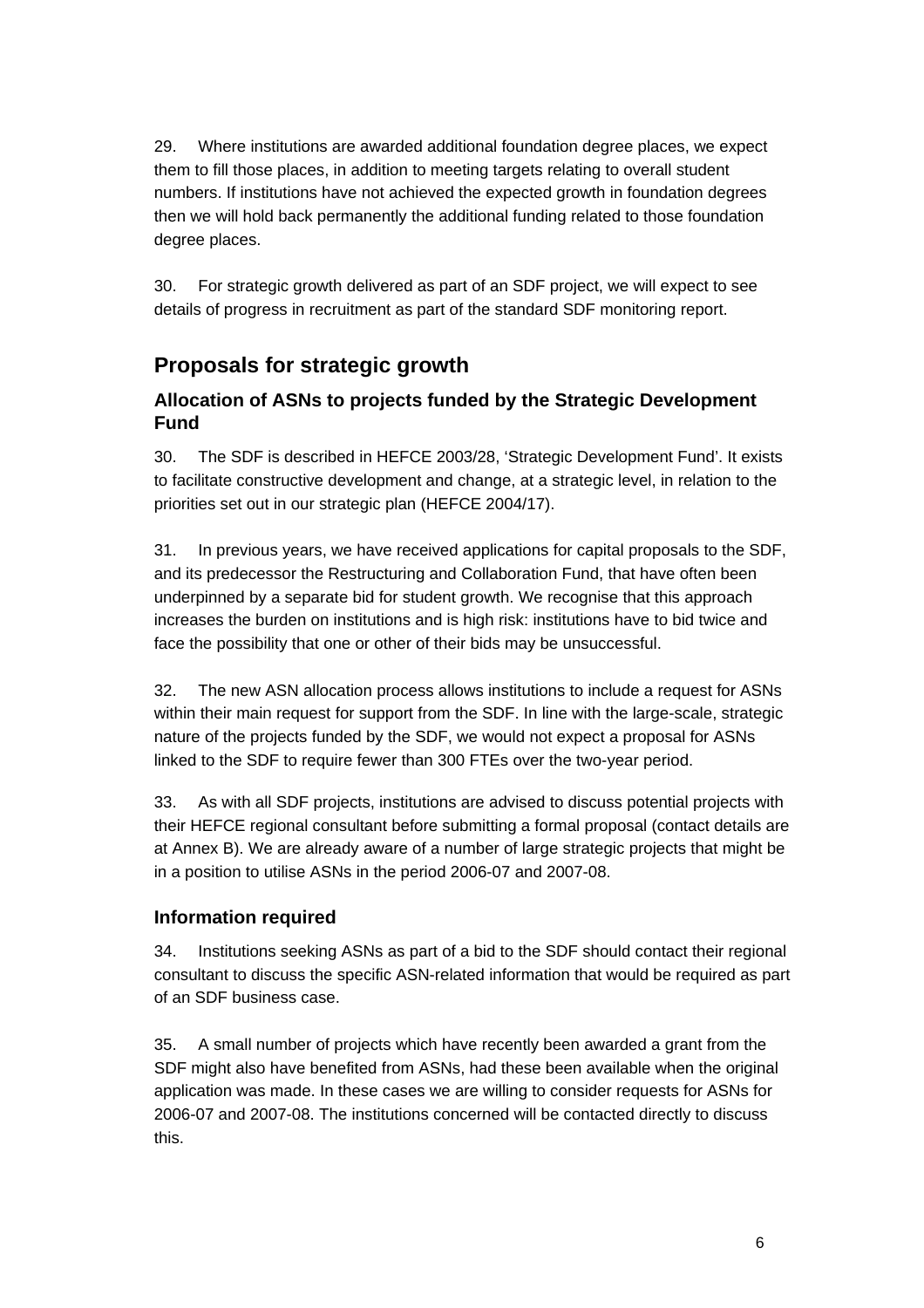#### **Submitting proposals for strategic growth**

36. We will assess requests for ASNs at the same time, and using the same approval procedures, as general requests for SDF funding (as set out in HEFCE 2003/28). Such requests can be made at any time. Projects will be considered by the SDF Management Group and/or the SDF Panel, depending on the sum requested. For the ASN element of such proposals, final approval by the HEFCE Board will be required.

## **Flexible learning pathfinder proposals**

37. Through the SDF we are interested in funding a small number of pathfinder projects to establish or build on flexible models of provision. We are particularly interested in aspects affecting the intensity and pace of study – for example, accelerated degrees, and the ability to stop and start studying using credit accumulation schemes – in order to provide students with increased options for participating in HE. We welcome proposals for development funding for this pathfinder work. For some projects, institutions may also wish to seek ASNs, and this will be considered as part of the proposal. Due to the nature of these projects, institutions may request fewer than 300 FTEs over the two-year period. For further guidance, institutions should contact their HEFCE regional consultant and are asked to do so by the beginning of May 2005.

## **Proposals for managed growth**

## **Regional distribution of ASNs**

38. We wish to allocate ASNs to meet HEFCE national priorities in a way that recognises the opportunities and needs of each region. To this end, we have made a nominal allocation of ASNs to each region, using a formula that takes into account current evidence of student demand, as well as current levels of participation. Table 1 shows the indicative distribution of ASNs between regions.

| <b>Region</b>        | <b>Percentage of total ASNs</b><br>nominally allocated to region | Indicative number of<br><b>ASNs per region</b> |
|----------------------|------------------------------------------------------------------|------------------------------------------------|
| <b>North East</b>    | 11%                                                              | 1,500                                          |
| North West           | 11%                                                              | 1,500                                          |
| Yorkshire and the    | 14%                                                              | 2,000                                          |
| Humber               |                                                                  |                                                |
| East Midlands        | 10%                                                              | 1,400                                          |
| <b>West Midlands</b> | 9%                                                               | 1,300                                          |
| East of England      | 8%                                                               | 1,100                                          |
| London               | 12%                                                              | 1,700                                          |
| South East           | 12%                                                              | 1,700                                          |
| South West           | 13%                                                              | 1,800                                          |
| <b>Total</b>         |                                                                  | 14,000                                         |

#### **Table 1 Indicative distribution of ASNs between regions**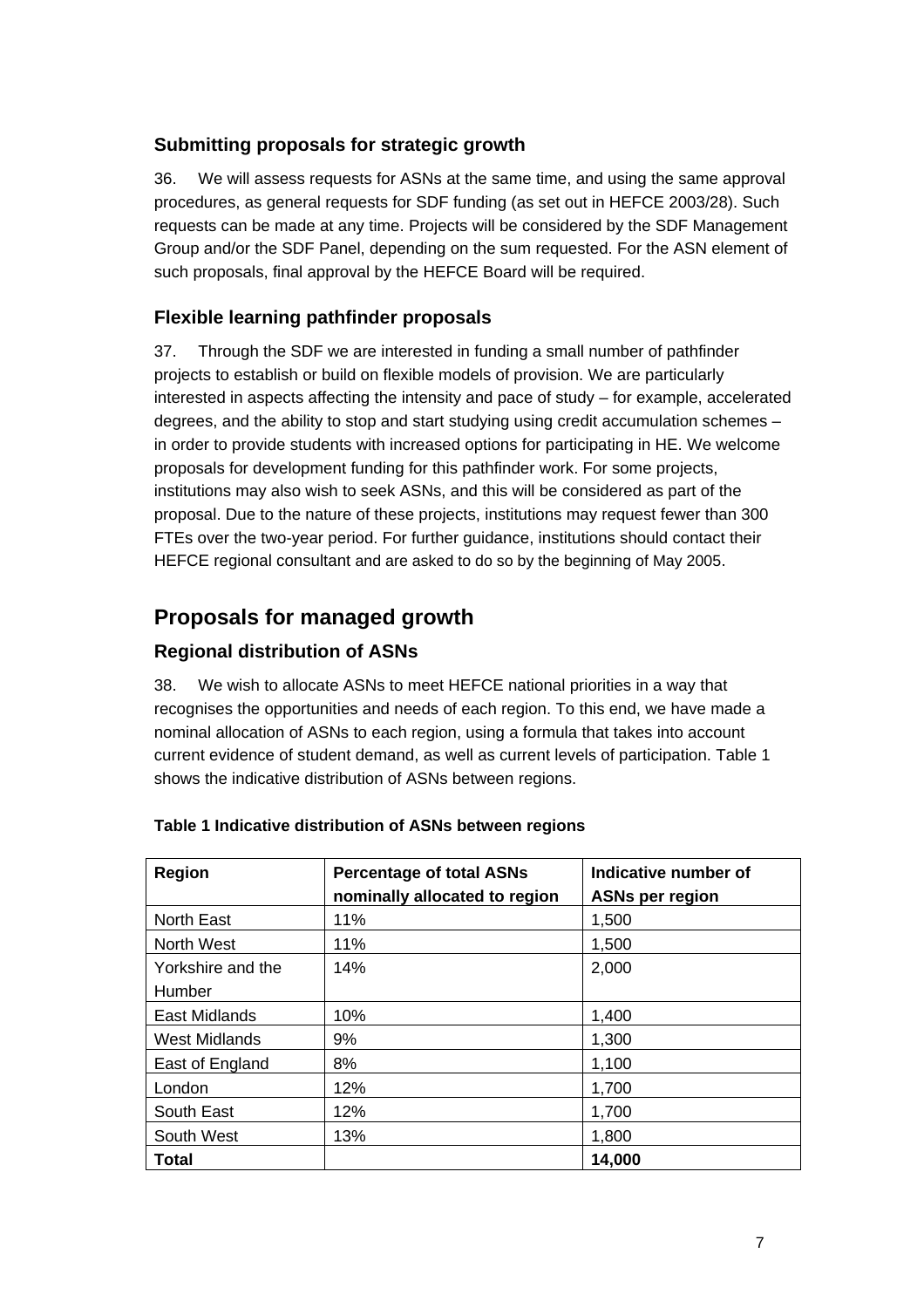39. These indicative allocations are for guidance only, and will be flexible depending on the number and quality of proposals for ASNs developed in each region.

40. There will be no competitive bidding for the allocation of ASNs in each region. Instead, HEFCE regional consultants will lead a brokering process to produce one coordinated set of proposals for using their region's ASN allocation. We expect institutions to work closely with HEFCE regional consultants, with each other, and with relevant regional stakeholders to develop the proposals. The exact process for brokering and agreeing proposals may vary slightly between regions, but the overall framework and required outputs are detailed below.

41. Over the past year, each HEFCE regional team has been working closely with HEIs and regional stakeholders to develop priorities which HE might help to address in each region. We will now combine these with the national aims articulated in paragraphs 18, to produce a set of ASN-specific priorities for each region. We will seek advice from the extended Regional Advisory Group to develop these priorities.

42. We want to draw on a wide range of advice, so membership of the Regional Advisory Groups will be broader than in the past. The core membership consists of representatives from HEFCE, the Regional Development Agency, Regional Government Office and the Learning and Skills Council. In addition we will co-opt representatives from the Association of Colleges, HE Regional Associations, Sector Skills Development Agency and Foundation Degree Forward, plus any other stakeholders that might be relevant in a particular region.

43. Once agreed, these priorities will be communicated to institutions in the region. HEFCE regional consultants will then work with all interested institutions in the region to develop one set of proposals for using their indicative ASN allocation, addressing the national and regional priorities. In some regions, the HE Regional Associations may be involved in this discussion and development process. We expect that in most regions institutions will be asked to submit a very brief expression of interest, as a basis for discussions and brokering. Further details of the process to be run in each region will be available from the relevant HEFCE regional consultant in April.

44. The standard output from the brokering process in each region will be the submission of a matrix showing the proposed allocation of ASNs, and how it addresses the priority areas identified for that region. The proposed allocations will all be subject to final approval by the HEFCE Board.

#### **Timetable for proposals for managed growth**

44. Table 2 sets out the timetable for developing and approving proposals for managed growth.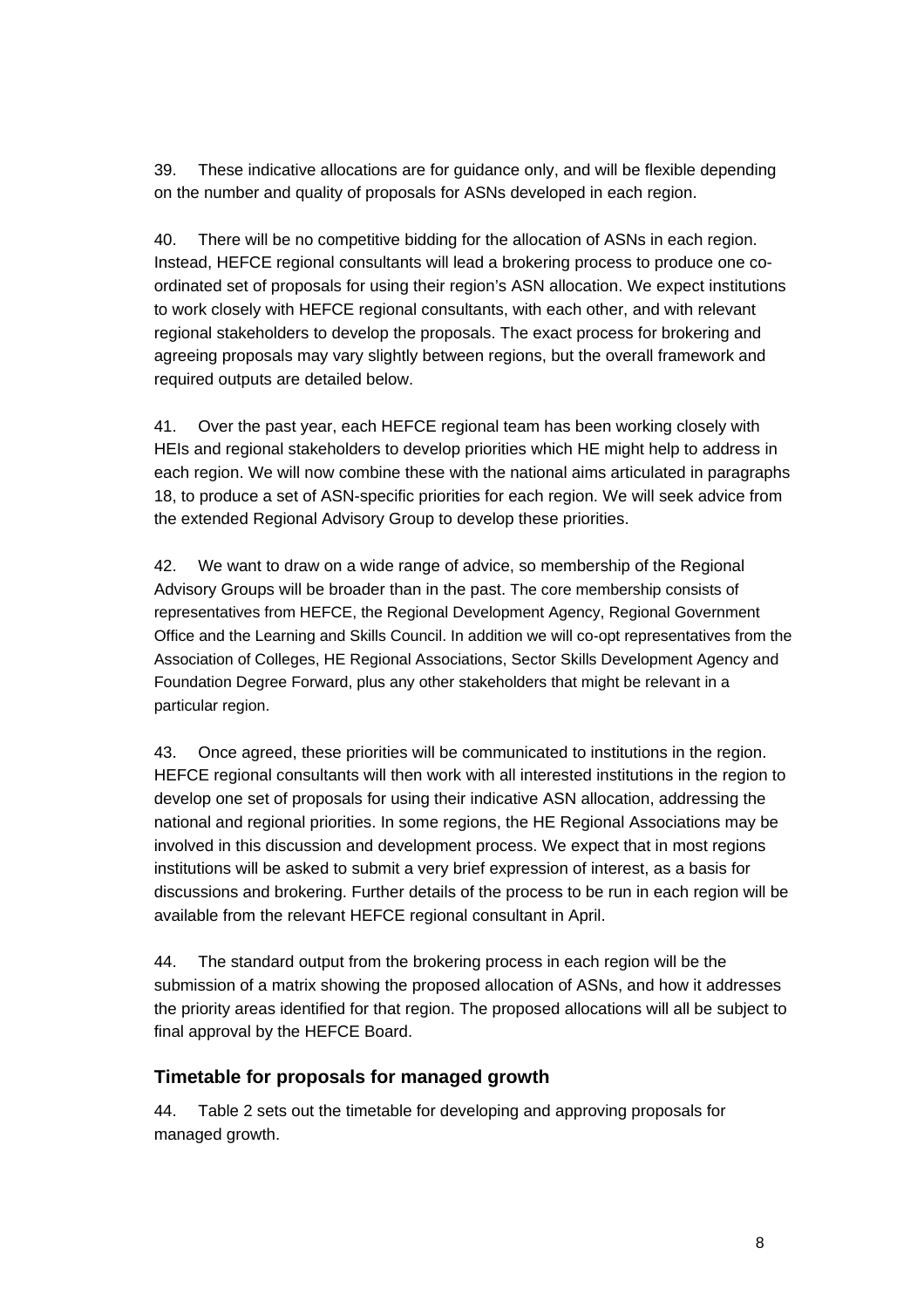## **Table 2 Proposals for managed growth**

| Initial set of regional priorities determined<br>by the Regional Advisory Group       | End of March 2005        |
|---------------------------------------------------------------------------------------|--------------------------|
| Communication of ASN priority areas to<br>institutions                                | By end of April 2005     |
| Initial expressions of interest by institutions<br>sent to HEFCE regional consultants | By end of May 2005       |
| Final set of co-ordinated proposals<br>required from each region                      | 1 September 2005         |
| HEFCE internal benchmarking to ensure<br>parity of proposals between regions          | September / October 2005 |
| <b>HEFCE Board to consider proposals</b>                                              | November 2005            |
| Announcement on allocations of ASNs for<br>managed growth                             | Late November 2005       |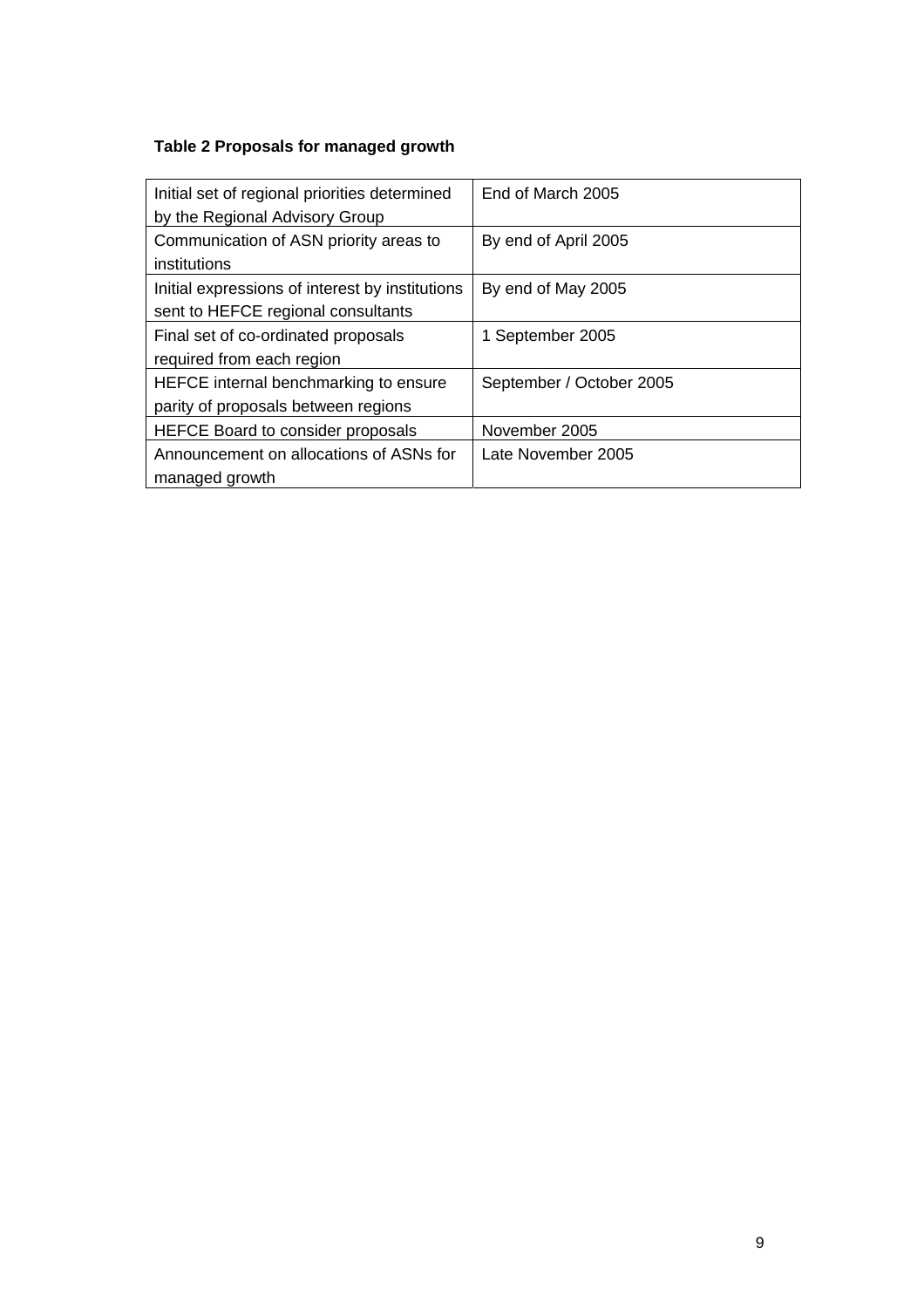# **Annex A Subjects of strategic importance**

In his letter to HEFCE dated 1 December 2004, Secretary of State Charles Clarke wrote asking for advice on a number of issues, including on 'higher education subjects or courses that are of national strategic importance, where intervention might be appropriate to enable them to be available'. An annex to that letter identified the following subjects:

a. Arabic and Turkish language studies and other Middle Eastern area studies, former Soviet Union Caucasus and central Asia area studies.

b. Japanese, Chinese, Mandarin and other Far Eastern languages and area studies.

c. Science, technology, engineering and mathematics.

d. Vocationally oriented courses of particular interest to employers in industries that are of growing importance to the UK economy, for example, the cultural and creative industries, and e-skills.

e. Courses relating to recent EU accession countries, especially those in Eastern Europe and the Baltic.

The full text of the letter is on the HEFCE web-site, www.hefce.ac.uk under News and events.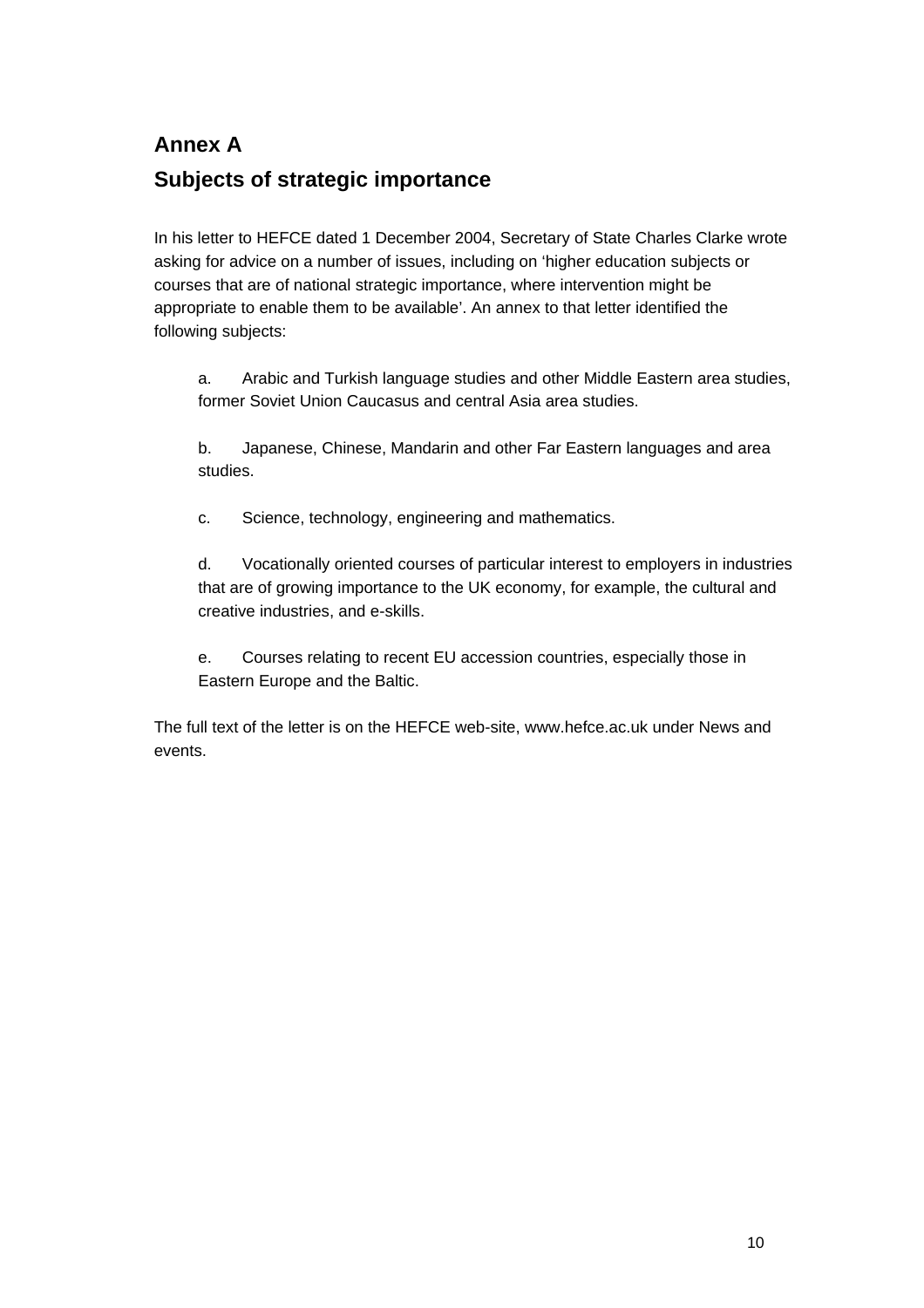# **Annex B HEFCE regional consultants**

| <b>Region</b>            | <b>HEFCE regional</b>    | E-mail                  |
|--------------------------|--------------------------|-------------------------|
|                          | consultant               |                         |
| <b>North East</b>        | Roger Lewis              | r.lewis@hefce.ac.uk     |
| North West               | <b>Kate Murray</b>       | k.murray@hefce.ac.uk    |
| Yorkshire and the Humber | Roger Lewis              | r.lewis@hefce.ac.uk     |
| East Midlands            | <b>Tansi Harper</b>      | t.harper@hefce.ac.uk    |
| <b>West Midlands</b>     | John Selby               | i.selby@hefce.ac.uk     |
| East of England          | Derek Hicks              | d.hicks@hefce.ac.uk     |
| London                   | Robin Jackson            | r.jackson@hefce.ac.uk   |
| South East               | <b>Richard Blackwell</b> | r.blackwell@hefce.ac.uk |
| South West               | David Noyce              | d.noyce@hefce.ac.uk     |